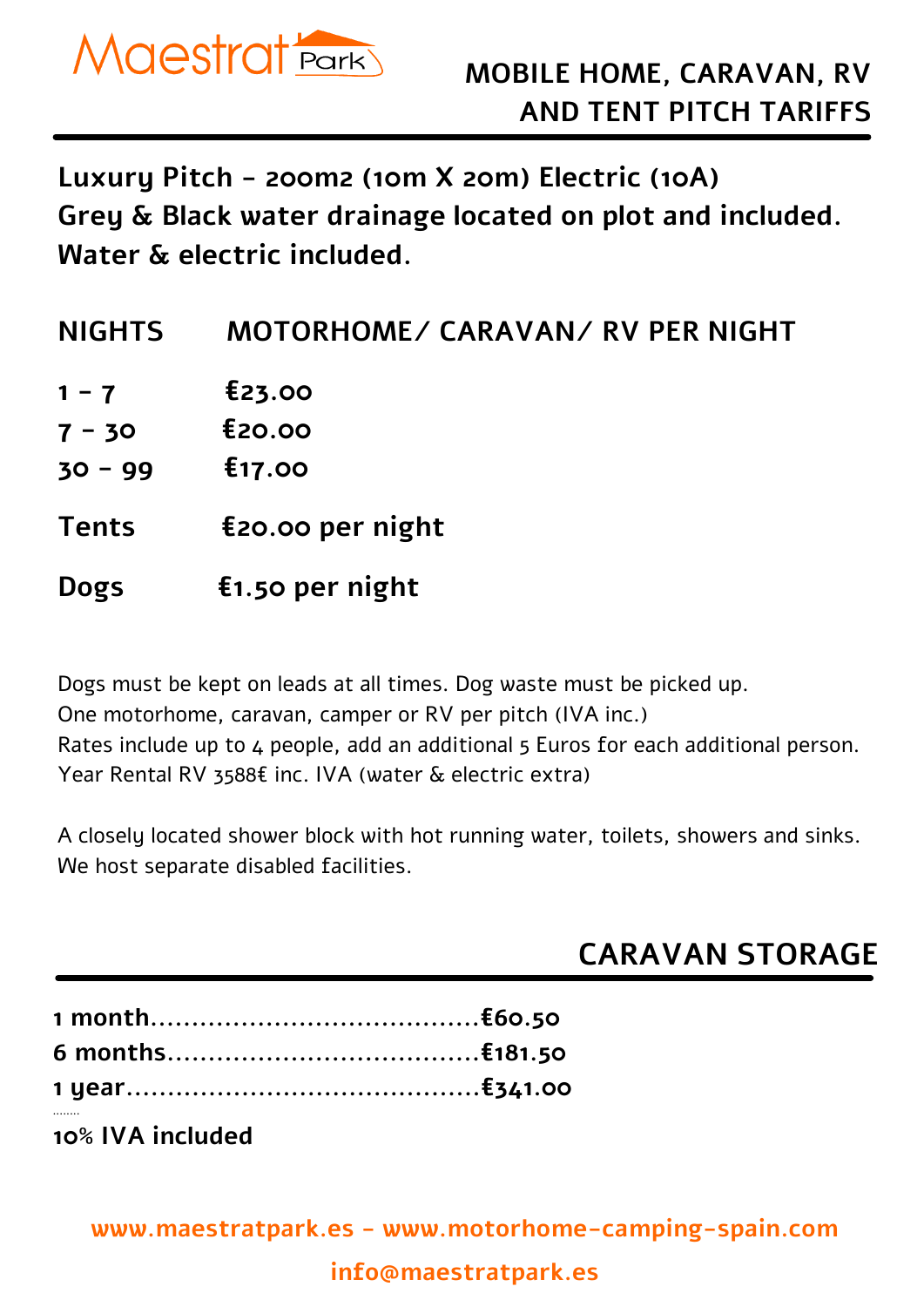

## **GLAMPING YURTS & VINTAGE CARAVAN TARIFFS**

| <b>SEASON</b>         | <b>PER WEEK</b> | <b>PER NIGHT</b>   |
|-----------------------|-----------------|--------------------|
| Winter                |                 |                    |
| $01.12.21 - 21.12.21$ | £270.00         | $E$ 50.00          |
| $22.12.21 - 05.01.22$ | £370.00         | £60.00             |
| $06.01.22 - 28.02.22$ | £270.00         | E <sub>45.00</sub> |
| <b>Spring</b>         |                 |                    |
| $01.03.22 - 31.03.22$ | £370.00         | E60.00             |
| $01.04.22 - 16.04.22$ | £440.00         | $E$ 70.00          |
| $17.04.22 - 31.05.22$ | £370.00         | £60.00             |
| <b>Summer</b>         |                 |                    |
| $01.06.22 - 30.06.22$ | £475.00         | $E$ 75.00          |
| $01.07.22 - 31.08.22$ | £545.00         | E85.00             |
| Autumn                |                 |                    |
| $01.09.22 - 30.11.22$ | <b>£305.00</b>  | <b>£50.00</b>      |

No dogs

VINTAGE CARAVANS - sleeps 2 people. Bedding, towels utilities & 10% IVA included

GLAMPING YURTS - large double bed, fridge, WIFI, outside seating area, bedding, towels, utilities and 10% IVA included. Additional bed available upon request 20€ per night

A closely located shower block with hot running water, toilets, showers and sinks. We host separate disabled facilities.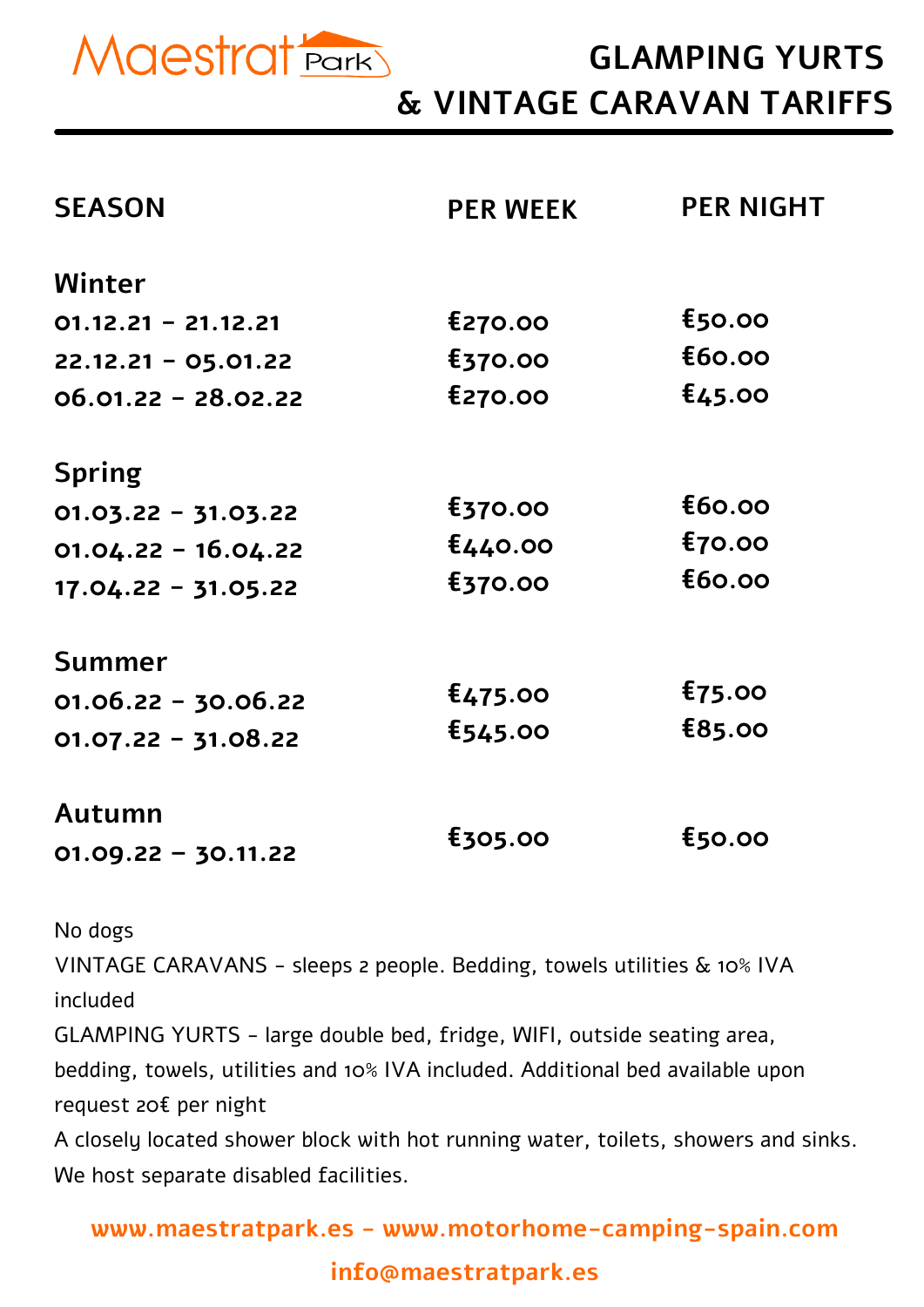

**Parcela de lujo - 200m2 (10m X 20m) Luz (10A) Drenaje de aguas grises y negras ubicado por la parcela incluida. Agua y luz incluida.**

### **NOCHES MOTORHOME/CARAVANA/RV POR NOCHE**

- **1 - 7 €23.00**
- **7 - 30 €20.00**
- **30 - 99 €17.00**
- **Carpas €20 por noche**

### **Perros €1.50 por noche**

Los perros deben llevar correa en todo momento. Los excrementos de perro deben recogerse.

Una autocaravana, caravana por cada parcela (IVA inc.)

Las tarifas incluyen hasta 4 personas, agregue 5 euros adicionales por cada persona adicional.

Alquiler por un año RV - 3588€ (inc. IVA) agua y luz adicional.

Tambien se encuantra disponible un bloque de ducha y los servicios ubicado cerca.

Tambien contamos con instalaciones separadas para discapacitados.

## **ALMACENAMIENTO DE CARAVANAS**

**10% ITV incluido**

**........**

**www.maestratpark.es - www.motorhome-camping-spain.com**

### **info@maestratpark.es**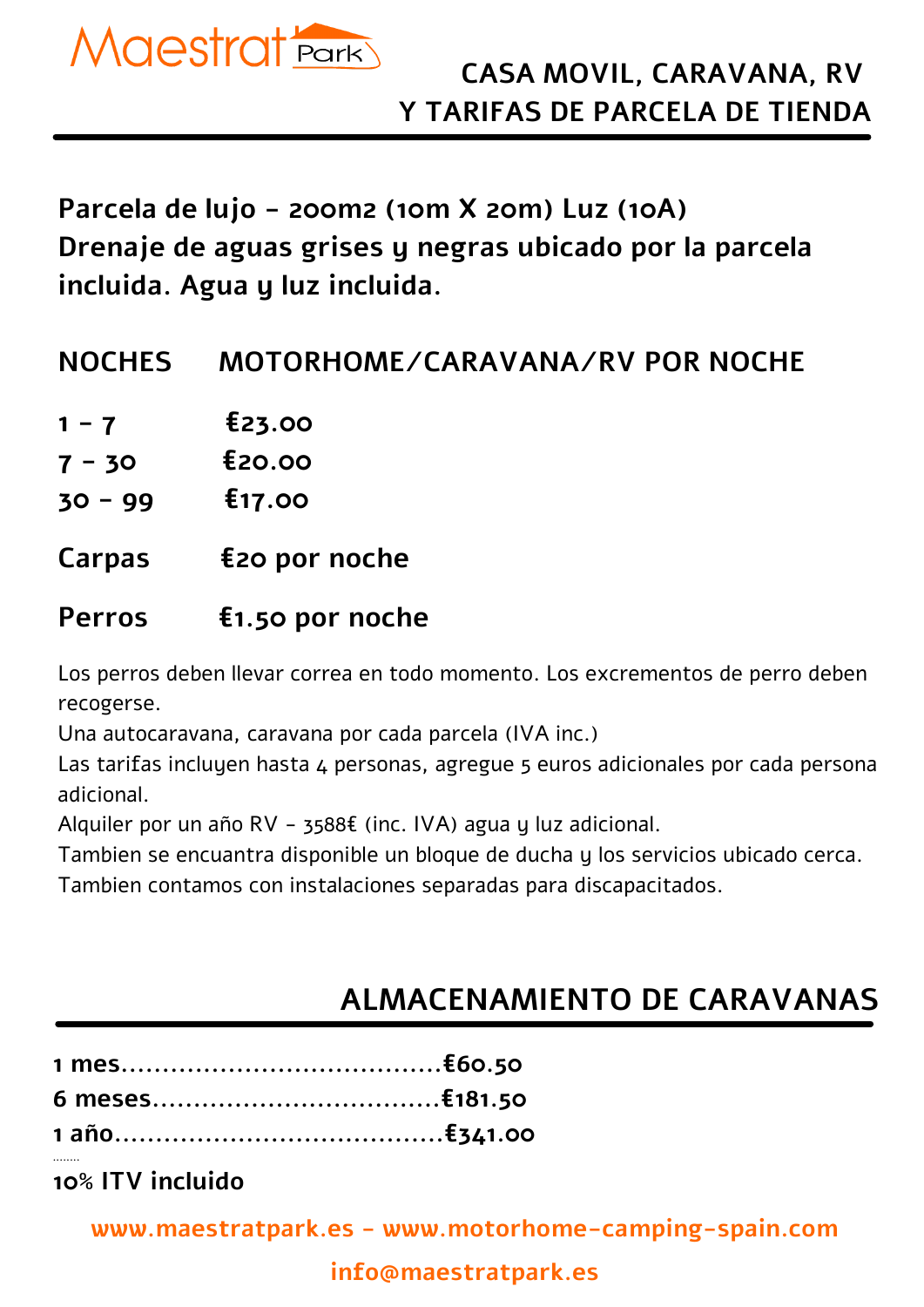# **TARIFAS DE GLAMPING YURTS Y CARAVANAS VINTAGE**

| <b>TEMPORADA</b>      | <b>POR SEMANA</b> | <b>POR NOCHE</b> |
|-----------------------|-------------------|------------------|
| <b>INVIERNO</b>       |                   |                  |
| $01.12.21 - 21.12.21$ | £270.00           | <b>£50.00</b>    |
| $22.12.21 - 05.01.22$ | £370.00           | E60.00           |
| $06.01.22 - 28.02.22$ | £270.00           | £45.00           |
| <b>PRIMAVERA</b>      |                   |                  |
| $01.03.22 - 31.03.22$ | £370.00           | E60.00           |
| $01.04.22 - 16.04.22$ | £440.00           | <b>£70.00</b>    |
| $17.04.22 - 31.05.22$ | £370.00           | E60.00           |
| <b>VERANO</b>         |                   |                  |
| $01.06.22 - 30.06.22$ | E475.00           | $E$ 75.00        |
| $01.07.22 - 31.08.22$ | £545.00           | <b>£85.00</b>    |
| <b>OTOÑO</b>          |                   |                  |
| $01.09.22 - 30.11.22$ | £305.00           | $E$ 50.00        |

Perros no.

GLAMPING YURT - Gran cama doble, nevera, WIFI, zona de estar exterior, ropa de cama, toallas y servicios publicos. 10% IVA incluido. Cama adicional disponible por 20€ por noche adicional.

CARAVANAS VINTAGE - Capacidad 2 personas. Ropa de cama, toallas, servicios publicos y 10% IVA incluido.

Tambien se encuantra disponible un bloque de ducha y los servicios ubicado cerca. Tambien contamos con instalaciones separadas para discapacitados.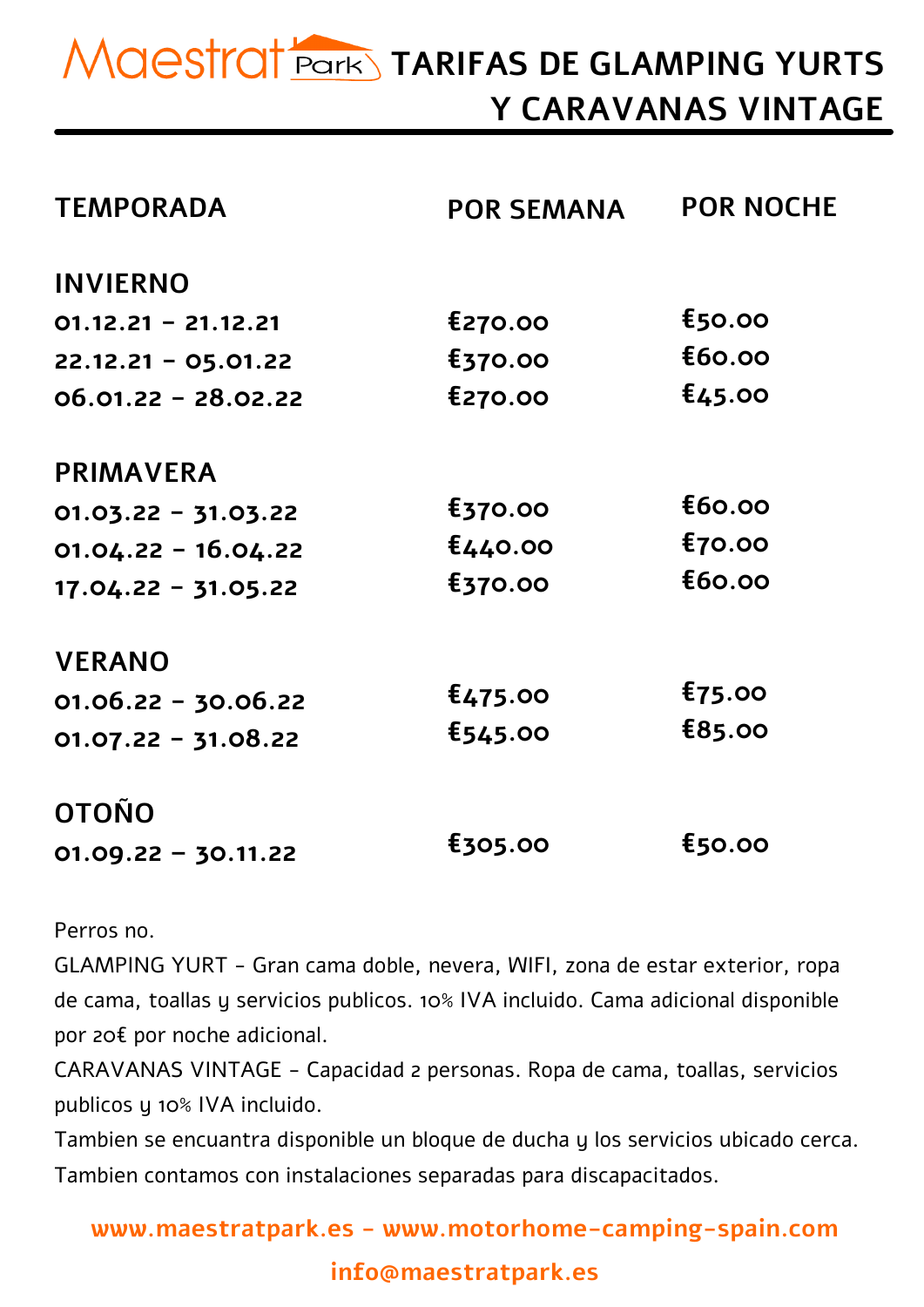

**Emplacement Luxe - 200m2 (10m X 20m) Electrique (10A) Drainage des eaux grises et noires situé sur une parcelle de standing. Eau et électricité inclus.**

| <b>NUITS</b><br>CAMPING-CAR/CARAVANE/RV NUITS PAR NUIT |  |
|--------------------------------------------------------|--|
|--------------------------------------------------------|--|

- **1 7 £23.00**
- **7 - 30 €20.00**
- **30 - 99 €17.00**
- **Tentes €20 par nuit**

### **Chiens €1.50 par nuit**

Les chiens doivent être tenus en laisse en tout temps. Les crottes de chien doivent être ramassées.

Un camping-car, caravane, caravane ou camping-car par emplacement - (TVA incl.)

Élimination des débris gris et noirs inclus

Les tarifs comprennent jusqu'à quatre personnes, ajoutez 5 euros supplémentaires pour chaque personne supplémentaire

Année de location de camping-car \* 3588 € inc. TVA (eau et électricité en sus) Un bloc douche à proximité avec eau chaude courante, toilettes et lavabos est également disponible. Nous avons également des installations séparées pour les personnes handicapées.

## **RANGEMENT CARAVANE**

**10% TVA incluse**

**........**

**www.maestratpark.es - www.motorhome-camping-spain.com**

#### **info@maestratpark.es**